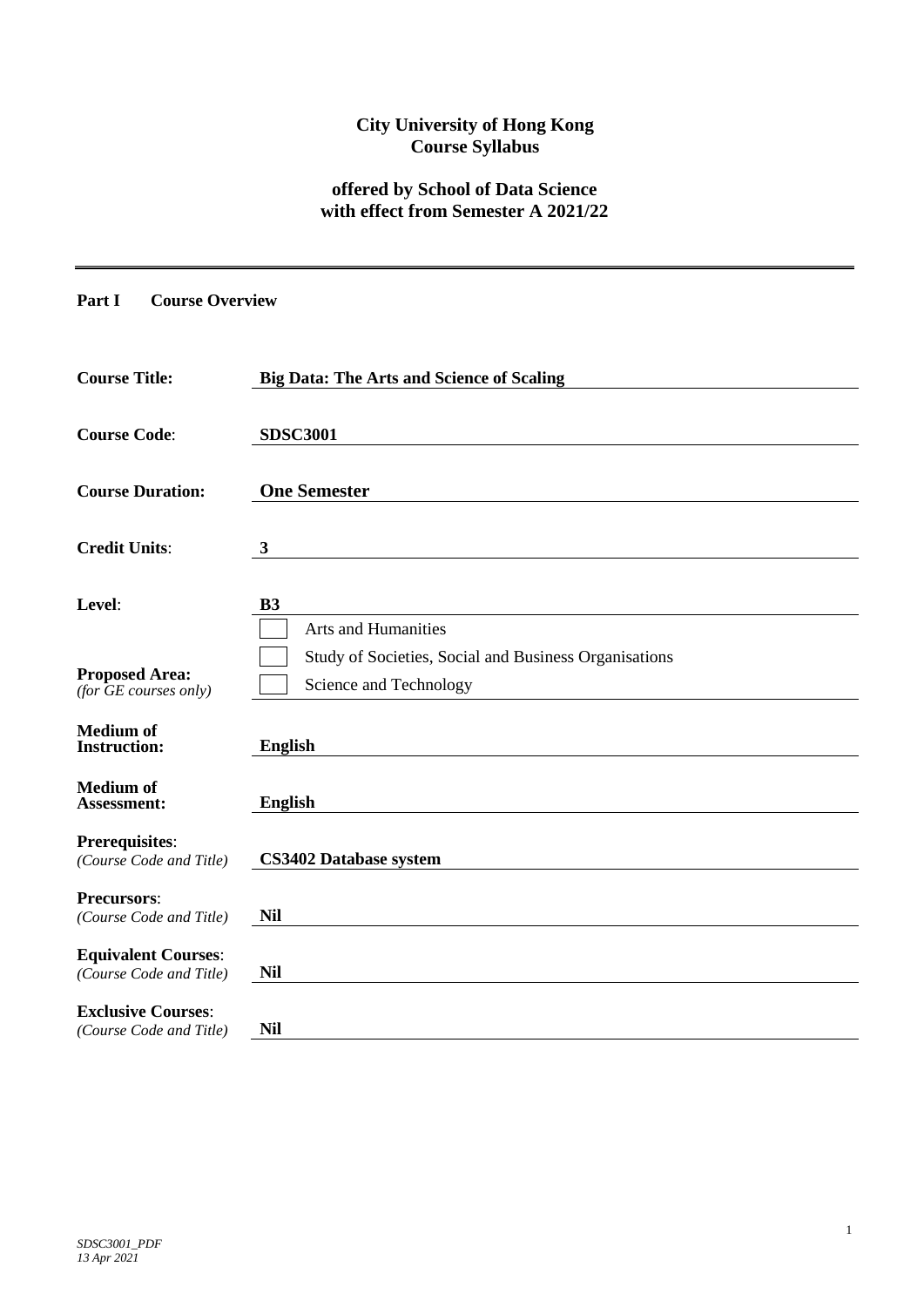### **Part II Course Details**

## **1. Abstract**

*(A 150-word description about the course)*

This course aims at teaching students how to tame massive data which are intensively used in high-impact industrial applications. Students will learn two mainstream categories of technical solutions for big data, namely algorithmic approaches and systems approaches. For algorithm approaches, some popular stream algorithms such as heavy hitters and sketching algorithms used when we have a limited memory will be introduced. To deal with huge amount of data, the instructor will also teach sampling-based algorithms, such as approximate counting, that tame big data via sampling a representative small collection of data. For the system approaches, the instructor will introduce Spark, one of the most popular big data computing software nowadays, to the students. Topics in Spark include the MapReduce model, Spark RDDs, DataFrames, DataSets, Spark SQL and Spark ML.

#### **2. Course Intended Learning Outcomes (CILOs)**

*(CILOs state what the student is expected to be able to do at the end of the course according to a given standard of performance.)*

| No. | $CLOS$ <sup>#</sup>                                                                                                       | Weighting*<br>(i f)<br>applicable) | Discovery-enriched<br>curriculum related<br>learning outcomes<br>(please tick where<br>appropriate) |    |    |
|-----|---------------------------------------------------------------------------------------------------------------------------|------------------------------------|-----------------------------------------------------------------------------------------------------|----|----|
|     |                                                                                                                           |                                    | A I                                                                                                 | A2 | A3 |
| 1.  | Understand that the scalability issue lies at the core of<br>making data science practical.                               | 10%                                | $\sqrt{ }$                                                                                          | V  |    |
| 2.  | Understand basic stream algorithms and sampling<br>algorithms. Be able to prove the effectiveness of these<br>algorithms. | 30%                                | N                                                                                                   | N  |    |
| 3.  | Implement data processing algorithms using Spark.                                                                         | 30%                                | ٦                                                                                                   |    |    |
| 4.  | Apply the algorithmic techniques and system techniques in<br>solving scalability problems in real applications.           | 30%                                |                                                                                                     | N  |    |

*\* If weighting is assigned to CILOs, they should add up to 100%.* 100%

*# Please specify the alignment of CILOs to the Gateway Education Programme Intended Learning outcomes (PILOs) in Section A of Annex.* 

*A1: Attitude* 

*Develop an attitude of discovery/innovation/creativity, as demonstrated by students possessing a strong sense of curiosity, asking questions actively, challenging assumptions or engaging in inquiry together with teachers.*

*A2: Ability*

*Develop the ability/skill needed to discover/innovate/create, as demonstrated by students possessing critical thinking skills to assess ideas, acquiring research skills, synthesizing knowledge across disciplines or applying academic knowledge to self-life problems.*

A3: *Accomplishments Demonstrate accomplishment of discovery/innovation/creativity through producing /constructing creative works/new artefacts, effective solutions to real-life problems or new processes.*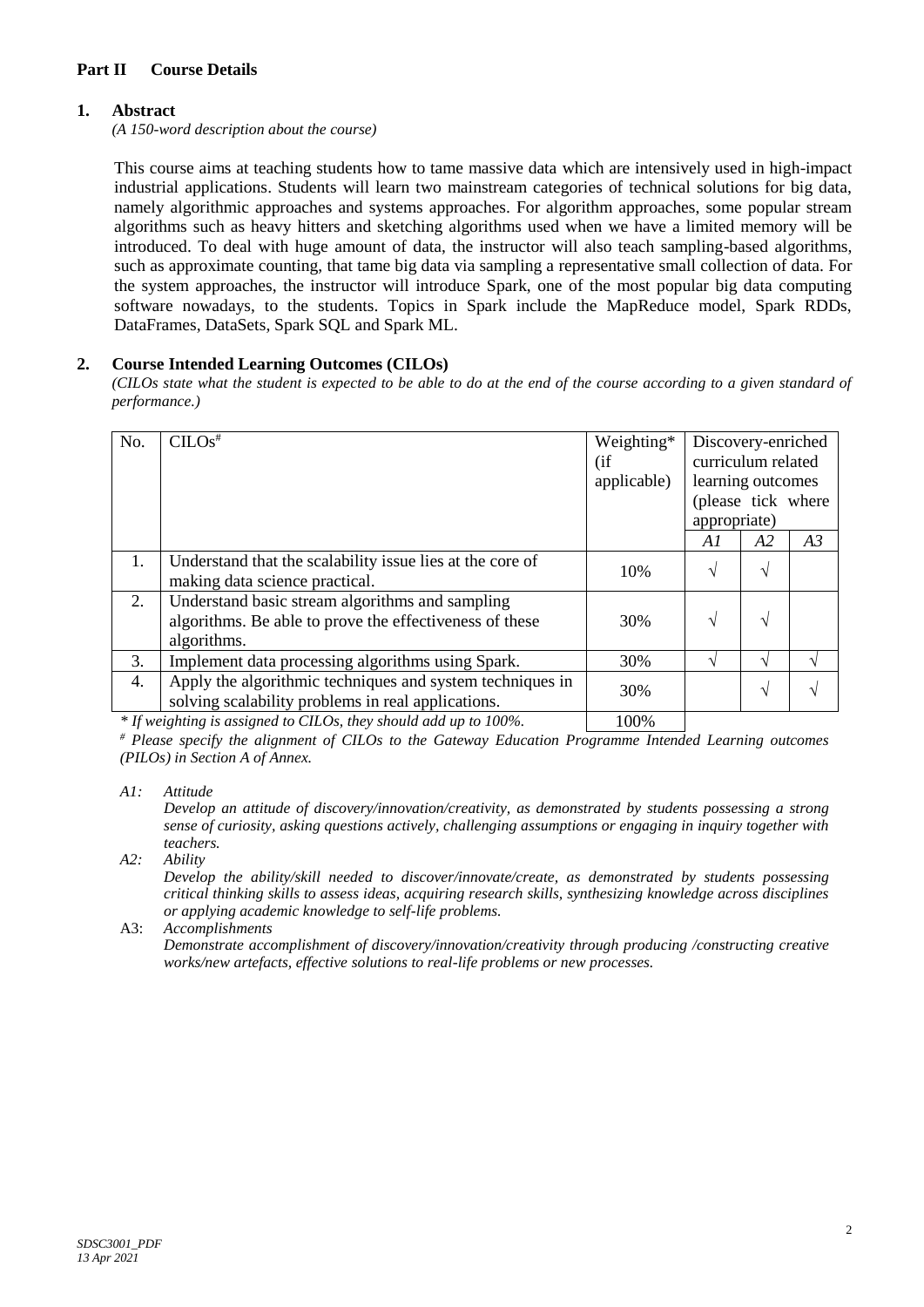## **3. Teaching and Learning Activities (TLAs)**

*(TLAs designed to facilitate students' achievement of the CILOs.)*

| <b>TLA</b>      | <b>Brief Description</b>                                                                                                                                                                                                       |               | CILO No. |   |    | Hours/week<br>(if applicable) |
|-----------------|--------------------------------------------------------------------------------------------------------------------------------------------------------------------------------------------------------------------------------|---------------|----------|---|----|-------------------------------|
|                 |                                                                                                                                                                                                                                |               | 2        | 3 | 4  |                               |
| Lectures        | Learning through teaching is primarily<br>based on lectures. Mini-lectures and<br>small-group exercises will be used to<br>facilitate conceptual understanding and<br>applications of various methods tools<br>and techniques. | $\mathcal{N}$ |          |   | اد | 26 hours/semester             |
| Laboratory Work | Tutorials and project consultations                                                                                                                                                                                            |               |          |   |    | 13 hours/semester             |
| Course Project  | The team-based projects provide<br>students with the opportunities to<br>familiarize and apply the tools learnt<br>during the lectures through practical<br>problem solving.                                                   |               |          |   |    | After class                   |

#### **4. Assessment Tasks/Activities (ATs)**

*(ATs are designed to assess how well the students achieve the CILOs.)*

| <b>Assessment Tasks/Activities</b>     | CILO No. |  | Weighting* | Remarks |
|----------------------------------------|----------|--|------------|---------|
|                                        |          |  |            |         |
| Continuous Assessment: 70%             |          |  |            |         |
| Group projects                         |          |  | 30%        |         |
| Assignments                            |          |  | 40%        |         |
| Examination: 30% (duration: 2 hours)   |          |  |            |         |
| Examination                            |          |  | 30%        |         |
| *The weightings should add up to 100%. |          |  | 100%       |         |

For a student to pass the course, at least 30% of the maximum mark for the examination should be obtained.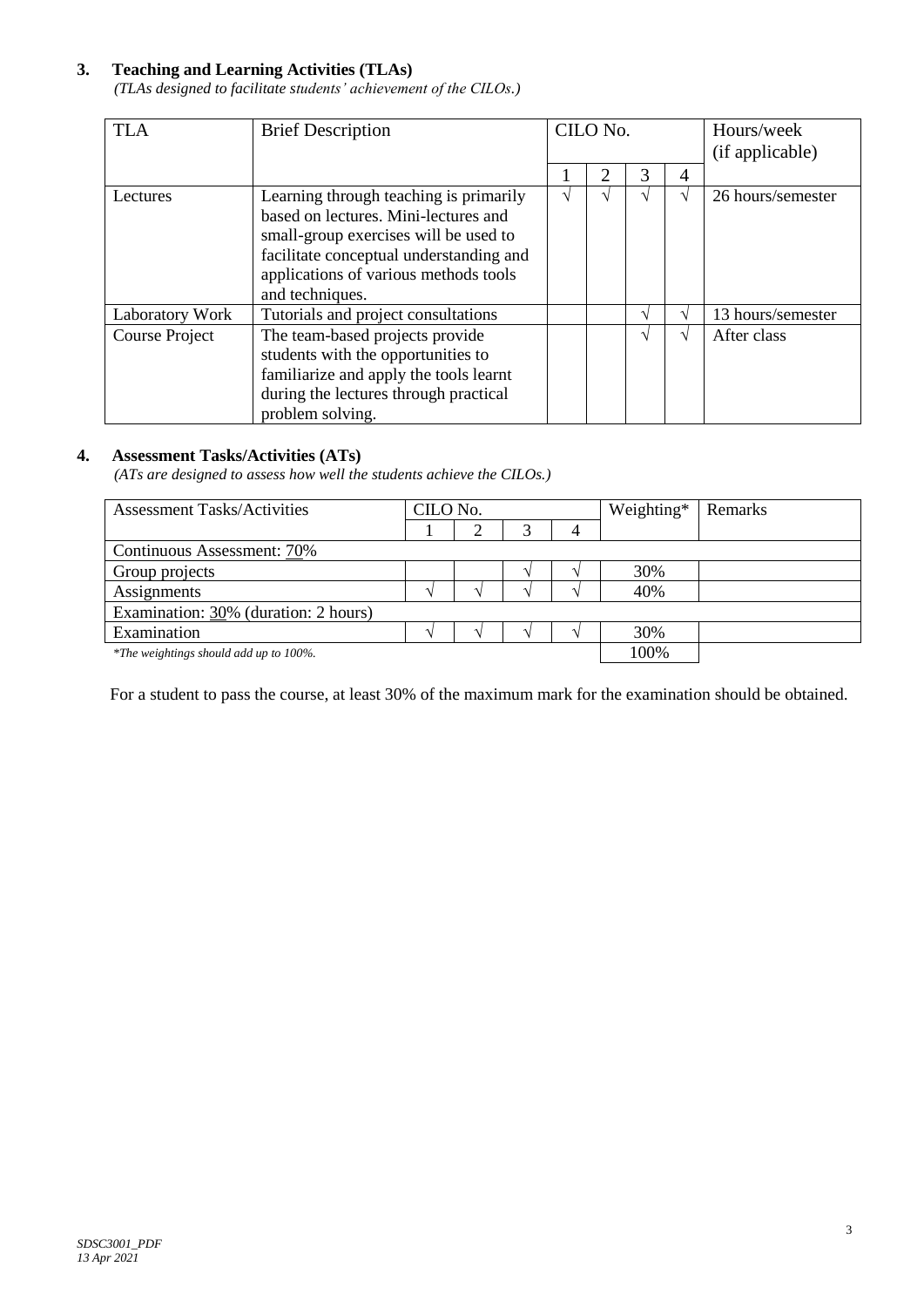## **5. Assessment Rubrics**

*(Grading of student achievements is based on student performance in assessment tasks/activities with the following rubrics.)*

| <b>Assessment Task</b> | Criterion                                                                                                                                                                                                                                                                                            | Excellent     | Good          | Fair          | Marginal     | Failure                                    |
|------------------------|------------------------------------------------------------------------------------------------------------------------------------------------------------------------------------------------------------------------------------------------------------------------------------------------------|---------------|---------------|---------------|--------------|--------------------------------------------|
|                        |                                                                                                                                                                                                                                                                                                      | $(A+, A, A-)$ | $(B+, B, B-)$ | $(C+, C, C-)$ | (D)          | (F)                                        |
| Group projects         | The project is to evaluate the overall performance and the<br>attitude of the students in understanding, utilizing, applying<br>the methodologies, principles and skills. The teamwork and<br>collaboration is also accessed.                                                                        | High          | Significant   | Moderate      | <b>Basic</b> | Not even<br>reaching<br>marginal<br>levels |
| Assignments            | Assess students' understanding of computational methods<br>and common techniques.                                                                                                                                                                                                                    | High          | Significant   | Moderate      | <b>Basic</b> | Not even<br>reaching<br>marginal<br>levels |
| Examination            | Examination questions are designed to assess student's<br>level of achievement of the intended learning outcomes,<br>with emphasis placed on understanding and correct<br>application, mostly through clear explanation, and<br>numerical calculation, of the various data processing<br>techniques. | High          | Significant   | Moderate      | <b>Basic</b> | Not even<br>reaching<br>marginal<br>levels |

The midterm and tutorial exercises will be numerically-marked, while examination will be numerically-marked and grades-awarded accordingly.